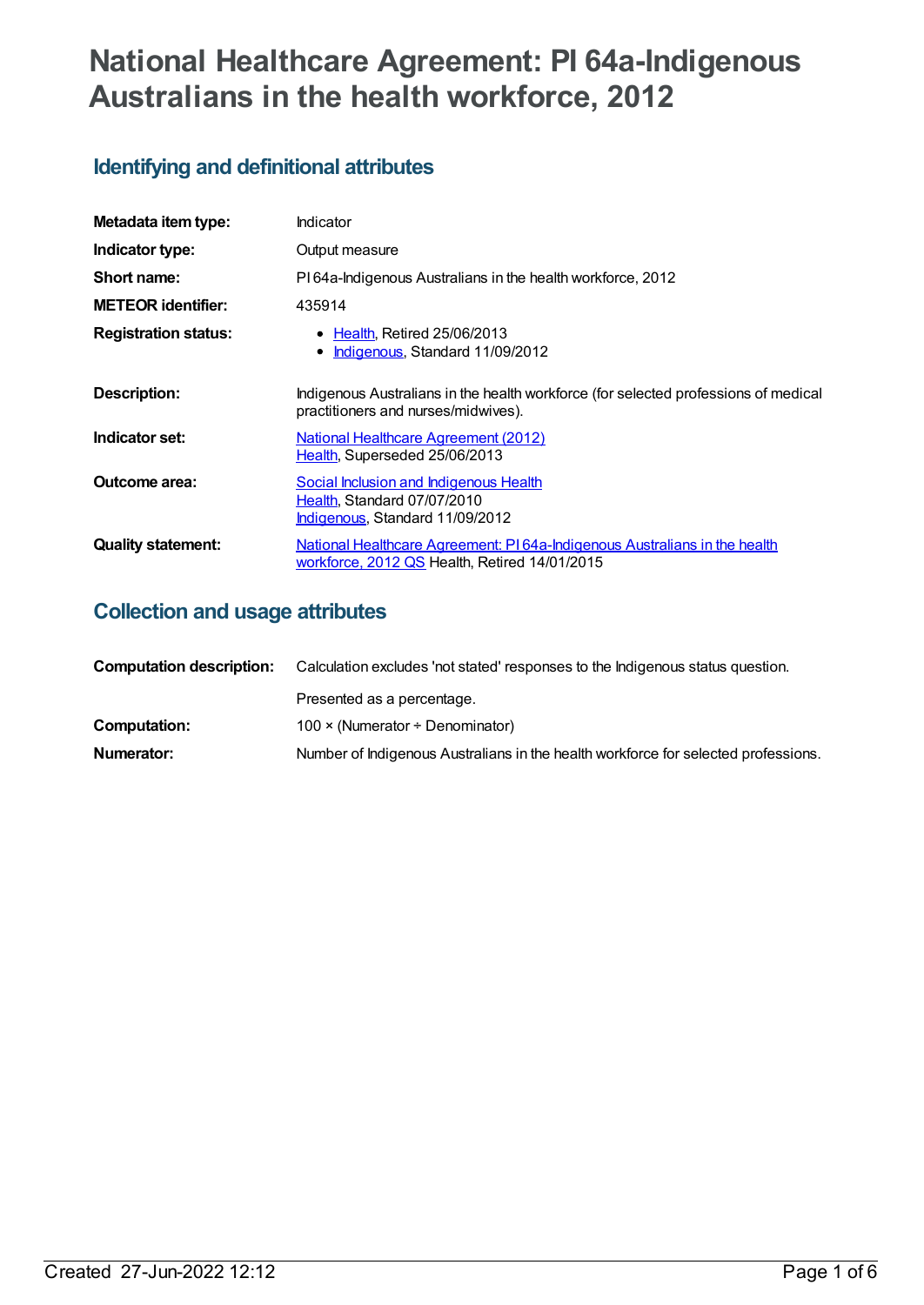#### **Data Element**

Health professional—occupation

#### **Data Source**

[State/territory](https://meteor.aihw.gov.au/content/399303) health practitioner registration board data

**Guide for use**

Data source type: Administrative by-product data

### **Data Element / Data Set**

#### **Data Element**

Person—Indigenous status

**Data Source**

[State/territory](https://meteor.aihw.gov.au/content/399303) health practitioner registration board data

**Guide for use**

Data source type: Administrative by-product data

### **Data Element / Data Set**

Health [professional—occupation,](https://meteor.aihw.gov.au/content/270140) code ANN

**Data Source**

**AIHW Health Labour Force [Surveys](https://meteor.aihw.gov.au/content/400072)** 

**NMDS / DSS**

[Health](https://meteor.aihw.gov.au/content/273041) labour force NMDS

#### **Guide for use**

Data source type: Survey Occupation codes for the selected occupations initially available are A01 to A06, C01 to C98

### **Data Element / Data Set**

Person-Indigenous status, code N

**Data Source**

**AIHW Health Labour Force [Surveys](https://meteor.aihw.gov.au/content/400072)** 

**NMDS / DSS**

[Health](https://meteor.aihw.gov.au/content/273041) labour force NMDS

#### **Guide for use**

Data source type: Survey Note: This data element is not included in the Health labour force NMDS but was included in the 2008 Medical Labour Force Surveys and the 2008 Nursing and Midwifery Labour Force Survey.

**Denominator:** Total health workforce for selected professions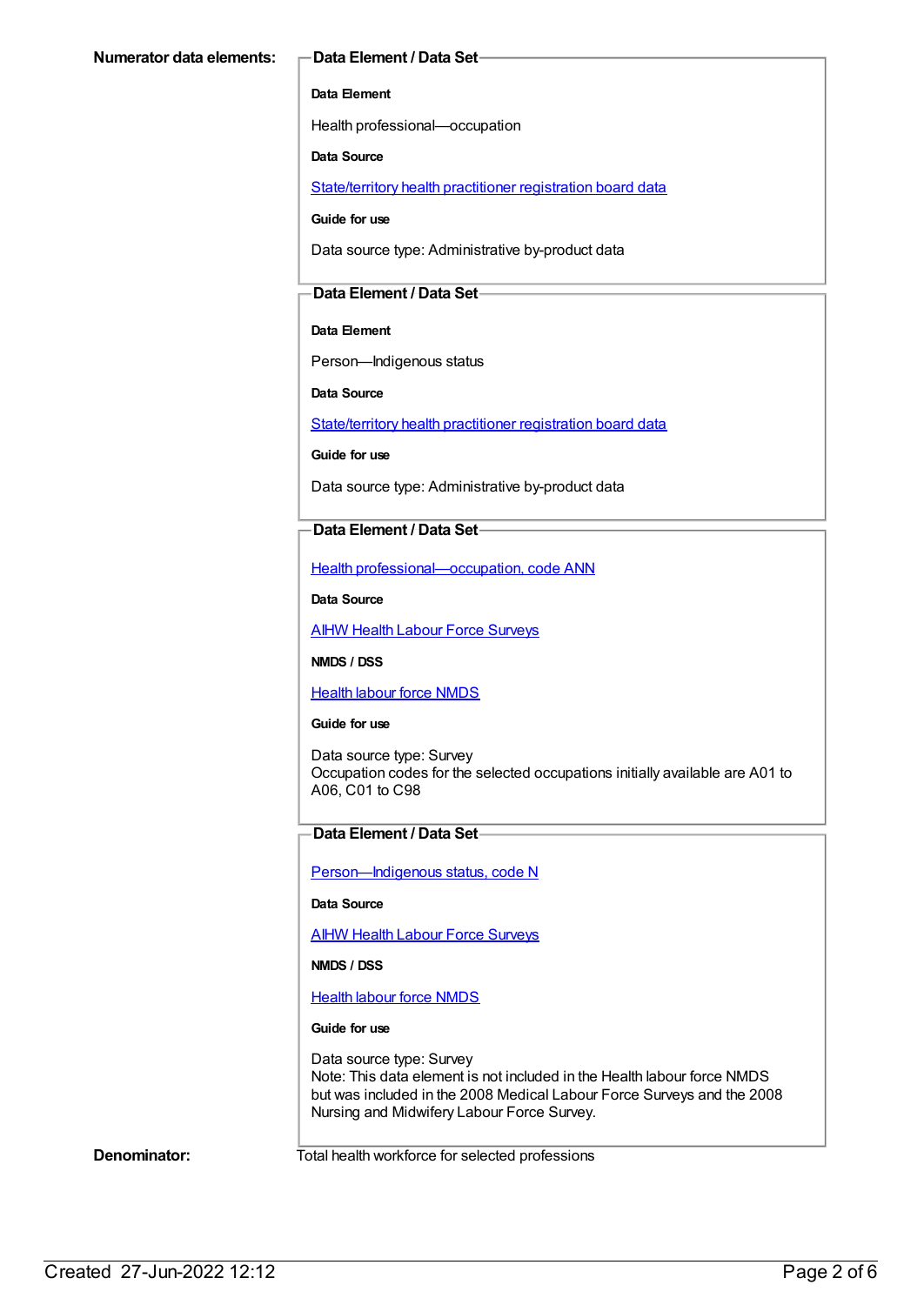| Denominator data<br>elements: | <b>Data Element / Data Set-</b>                                                                                             |
|-------------------------------|-----------------------------------------------------------------------------------------------------------------------------|
|                               | Data Element                                                                                                                |
|                               | Health professional-occupation                                                                                              |
|                               | Data Source                                                                                                                 |
|                               | State/territory health practitioner registration board data                                                                 |
|                               | Guide for use                                                                                                               |
|                               | Data source type: Administrative by-product data                                                                            |
|                               | Data Element / Data Set-                                                                                                    |
|                               |                                                                                                                             |
|                               | Health professional-occupation, code ANN                                                                                    |
|                               | Data Source                                                                                                                 |
|                               | <b>AIHW Health Labour Force Surveys</b>                                                                                     |
|                               | Guide for use                                                                                                               |
|                               | Data source type: Survey<br>Occupation codes for the selected occupations initially available are A01 to<br>A06, C01 to C98 |

**Disaggregation:** 2009—state and territory, by selected profession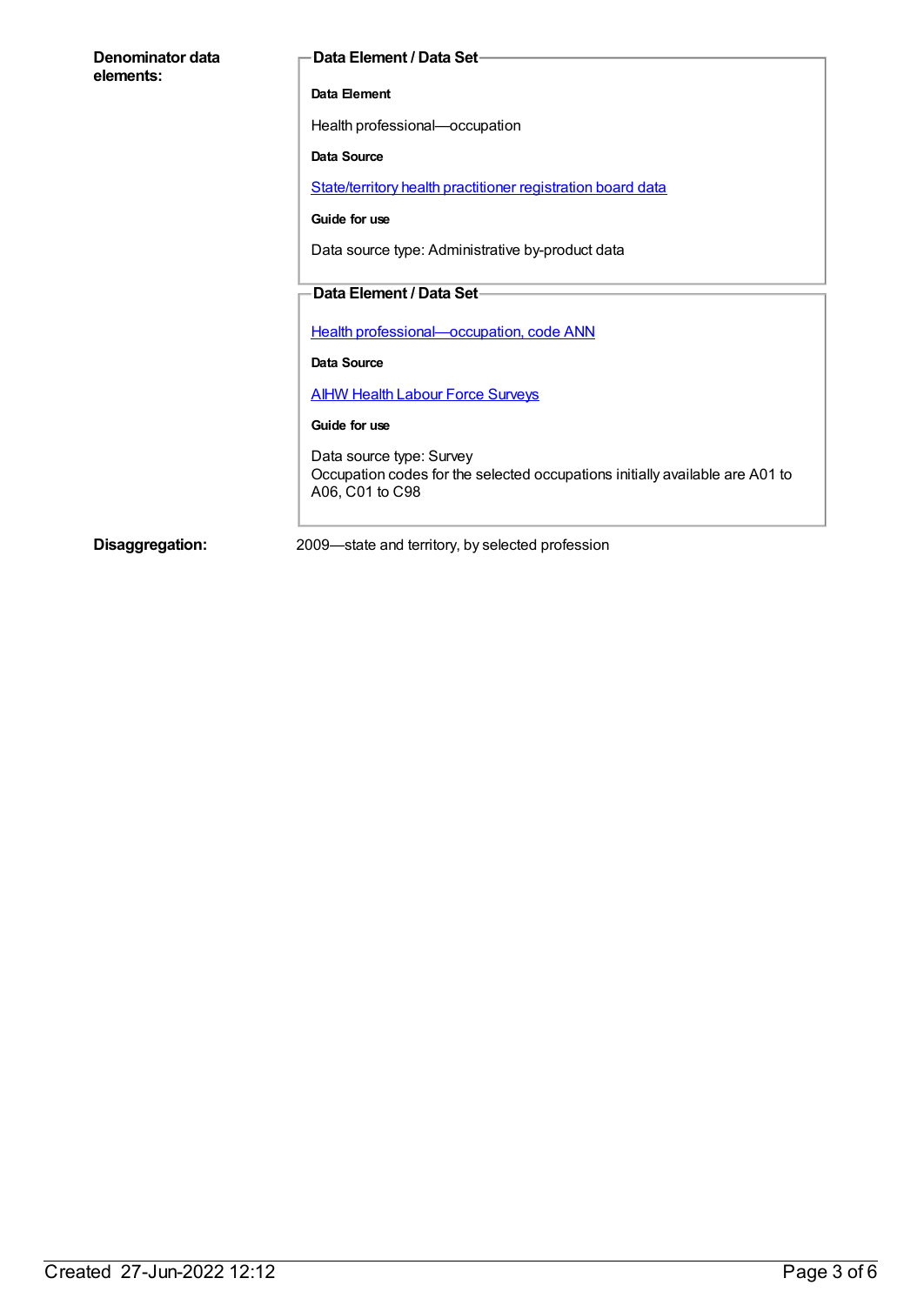#### **Disaggregation data elements:**

#### **Data Element / Data Set**

#### **Data Element**

Establishment—Australian state/territory identifier

#### **Data Source**

[State/territory](https://meteor.aihw.gov.au/content/399303) health practitioner registration board data

**Guide for use**

Data source type: Administrative by-product data

#### **Data Element / Data Set**

#### **Data Element**

Health professional—occupation

**Data Source**

[State/territory](https://meteor.aihw.gov.au/content/399303) health practitioner registration board data

**Guide for use**

Data source type: Administrative by-product data

### **Data Element / Data Set**

[Establishment—Australian](https://meteor.aihw.gov.au/content/269941) state/territory identifier, code N

**Data Source**

**AIHW Health Labour Force [Surveys](https://meteor.aihw.gov.au/content/400072)** 

**Guide for use**

Data source type: Survey

#### **Data Element / Data Set**

Health [professional—occupation,](https://meteor.aihw.gov.au/content/270140) code ANN

**Data Source**

**AIHW Health Labour Force [Surveys](https://meteor.aihw.gov.au/content/400072)** 

**Guide for use**

Data source type: Survey

**Comments:** Most recent data available for 2012 CRC report: 2009 for medical and nursing/midwifery labour force survey data.

> The scope of the workforce for each profession is defined as those employed in the profession. This excludes those who are registered with the profession but are retired, working outside the profession, on extended leave or working outside Australia.

> Number registered on the National Registration and Accreditation Scheme (NRAS) at 1 January 2011 could possibly be supplied for the 2012 report (with caveats).

## **Representational attributes**

| <b>Representation class:</b> | Percentage |
|------------------------------|------------|
| Data type:                   | Real       |